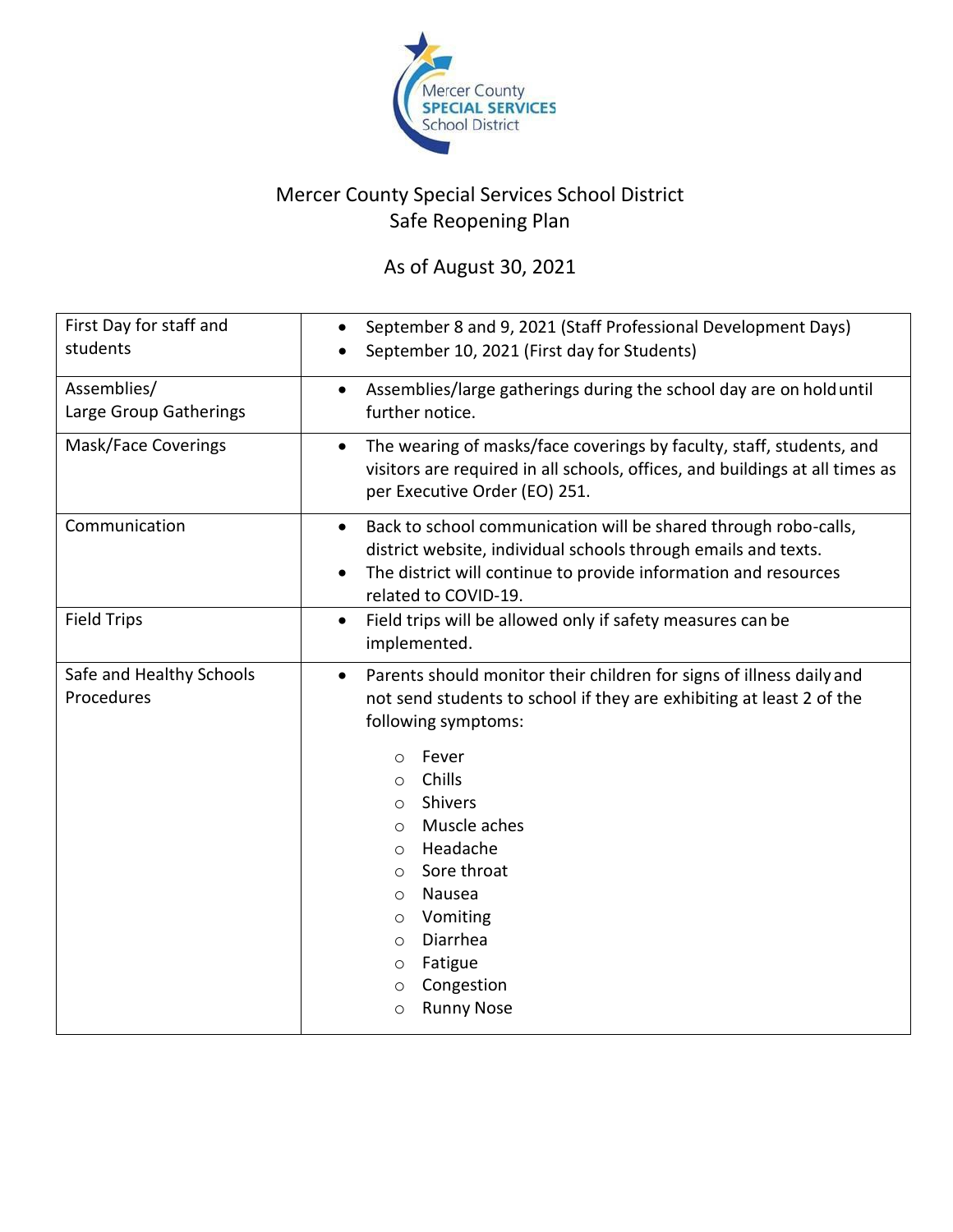|                           | Or, one of the following symptoms<br>Cough<br>$\circ$<br>Shortness of breath<br>$\circ$<br>Difficulty breathing<br>$\circ$<br>New olfactory disorder<br>$\circ$<br>New taste disorder<br>$\circ$<br>All students and employees should screen their temperature<br>daily. Students and employees should not report to work if they<br>have a measured temperature of 100.0 or higher<br>If a student or staff member become ill while at school, they<br>$\bullet$<br>will be kept away from others until they can be sent home.<br>Contact tracing will be conducted by the district upon<br>$\bullet$<br>notification of a positive COVID-19 diagnosis.<br>All classrooms will be supplied with hand sanitizer and<br>$\bullet$<br>disinfectant<br>Best practices for hand washing and social distancing will be<br>implemented.<br>Masks will be required for all faculty/staff, students, and visitors to<br>our schools and offices.<br>Custodial staff will be provided disinfecting supplies.<br>$\bullet$<br>Classrooms, cafeteria, and high traffic areas will be sanitized<br>$\bullet$<br>frequently.<br>Social distancing of at least three feet will be maintained<br>whenever possible.<br>District will continue to limit the use of shared supplies and<br>equipment or disinfect between uses when necessary. |
|---------------------------|-------------------------------------------------------------------------------------------------------------------------------------------------------------------------------------------------------------------------------------------------------------------------------------------------------------------------------------------------------------------------------------------------------------------------------------------------------------------------------------------------------------------------------------------------------------------------------------------------------------------------------------------------------------------------------------------------------------------------------------------------------------------------------------------------------------------------------------------------------------------------------------------------------------------------------------------------------------------------------------------------------------------------------------------------------------------------------------------------------------------------------------------------------------------------------------------------------------------------------------------------------------------------------------------------------------------------------|
| Transportation            | Parents may opt to transport students.                                                                                                                                                                                                                                                                                                                                                                                                                                                                                                                                                                                                                                                                                                                                                                                                                                                                                                                                                                                                                                                                                                                                                                                                                                                                                        |
|                           | Drivers, additional staff, and students are required to wear<br>masks, as social distancing cannot be achieved on buses.<br>Assigned seats with students from the same household sitting<br>together will be encouraged on the bus.                                                                                                                                                                                                                                                                                                                                                                                                                                                                                                                                                                                                                                                                                                                                                                                                                                                                                                                                                                                                                                                                                           |
| <b>Visitor Procedures</b> | With the exception of the front office areas, schools will only be<br>$\bullet$<br>accessible to students, school faculty and staff.<br>Parent/Teacher conferences may be held virtually.<br>When visiting our buildings, visitors will be required towear<br>masks.                                                                                                                                                                                                                                                                                                                                                                                                                                                                                                                                                                                                                                                                                                                                                                                                                                                                                                                                                                                                                                                          |
| Dates to Remember         | First day of school will be September 10, 2021, in a traditional, face-<br>$\bullet$<br>to-face format for all students enrolled in Mercer County Special<br>Services School District.                                                                                                                                                                                                                                                                                                                                                                                                                                                                                                                                                                                                                                                                                                                                                                                                                                                                                                                                                                                                                                                                                                                                        |